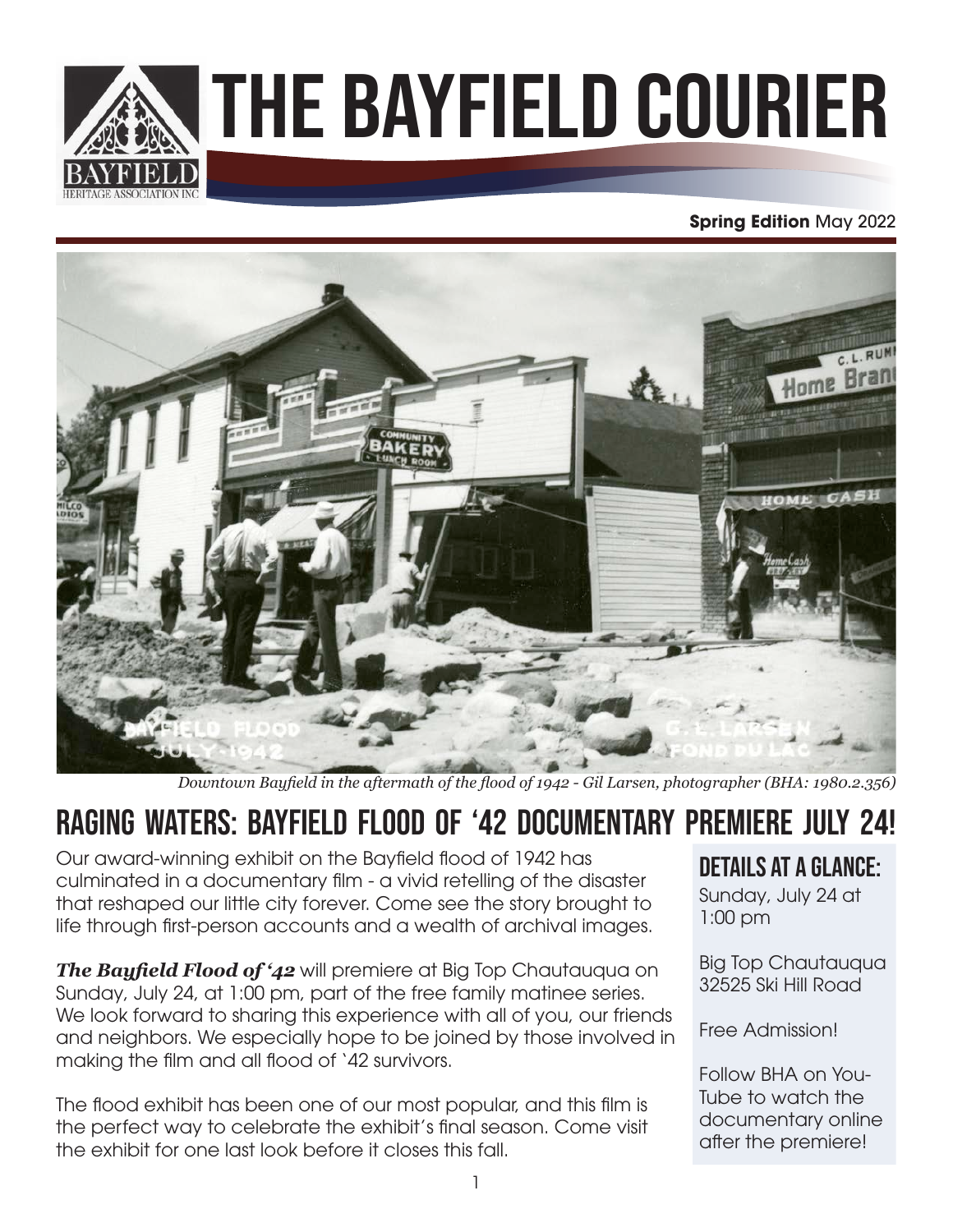### President's Message

*A note from Board President Jerry Phillips*

Friends, I've missed you. That's why I'm so pleased we're getting back in the swing of things. Our summer season at the museum is just around the corner, and I can't wait to see you there.

We all learned just how powerful technology can be at keeping us connected these past couple of years, and I'm proud of how BHA stretched! Boy, did we pour our hearts into it. The new website, virtual exhibits, John Matthew Black lectures held live online. We really grew online, because we had to, and I'm thankful for what we accomplished.

But there is nothing like being together in person - a friendly smile, a warm handshake. Nothing replaces a real-life community, and I treasure ours here in Bayfield.

I like to focus on the good, so as much as I love history, today I'm all about the future and moving forward. It's time to open the museum five days a week. It's time for all our usual get-togethers - tailgates, picnics, nights on the town. This cool and quiet spring is about to give way to a happy, busy summer. I'm ready - aren't you?



*BHA Board President Jerry Phillips (right) with board member Dan Wilczek, enjoying the Sand Island exhibit and good company at the Bayfield Heritage Center*

# upcoming programs & events

#### **May 31 Preview Day**

The Bayfield Heritage Center will be open for all seven "cruisy Tuesdays," the dates that Viking cruise ships will visit Bayfield in 2022! May 31 is the only date that falls outside of our summer museum season. We consider it a preview day for locals, as well! Come visit us between 10:00 am and 4:00 pm on Tuesday, May 31, ahead of the summer crowds.

#### **June 6 & 13 Road Scholar Private Tours**

Did you know we host private tours at the Bayfield Heritage Center? Get in touch with us if you'd like to bring a small group through after-hours! It's a great chance to see areas that are not normally open to the public.

#### **June 7 Volunteer Orientation**

In anticipation of our summer season, we will welcome all museum volunteers to an orientation day, Tuesday, June 7 at 1:00 pm. Our incredible volunteers are the ones that keep things running smoothly, from the museum and Fountain Garden Park to educational programming, Pike Research Center and our board of directors! We love our volunteers. Contact Marisa Lee if you are interested in volunteering but cannot attend on June 7.

#### **June 21 Opening Day**

The Bayfield Heritage Center opens for the season on Tuesday, June 21! Museum hours are 1:00 - 4:00 pm, Tuesday through Saturday.

#### **July 24 The Bayfield Flood of '42 Premiere**

Our new documentary film on the flood of '42 will premiere at Big Top Chautauqua on Sunday, July 24, at 1:00 pm. See cover story for more information.

#### **September 11 John Matthew Black lecture**

The '22-'23 season of the John Matthew Black lectures series will begin in September, with an overview of our local apple orchards and in-depth look at the history of Hauser's Superior View Farm. More details to come!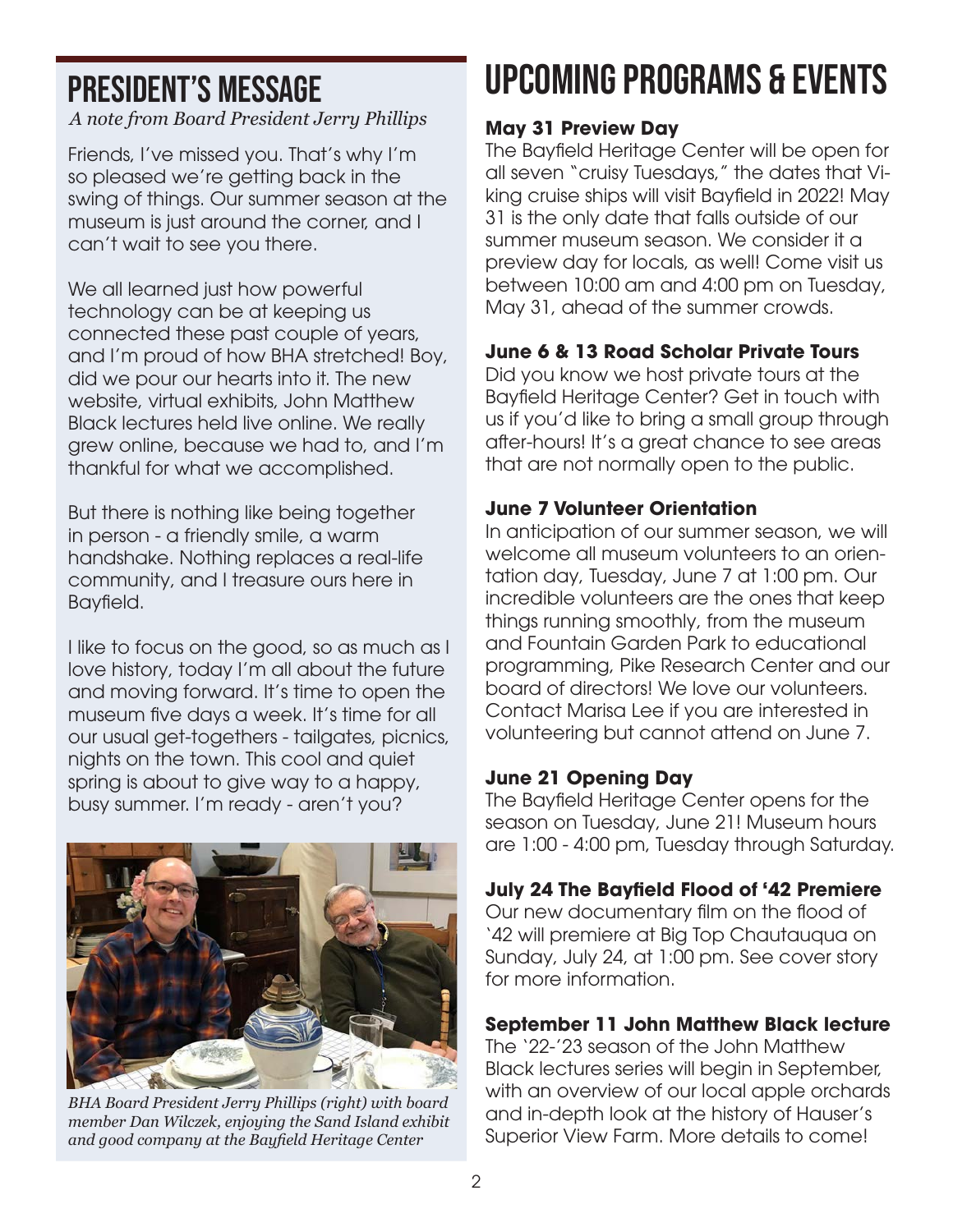# getting to know mary jo

*BHA gained two new board members this spring: Mike Spence and Mary Jo Fairbanks. Watch this space in the next edition of the Courier for Mike's introduction!*

Mary Jo Fairbanks brings a broad range of experience to her role on our board of directors, and her thoughtful questions and practical wisdom are already a great contribution. She retired in 2012 from a 35-year career in banking, including leadership roles and consulting work for large international law firms.

Mary Jo became a full-time Bayfield resident in 2020, while her husband, Bill, splits his time between Bayfield and Chicago, where he practices law. In addition to joining the BHA board, Mary Jo also serves on the board of the Bayfield Community Education Foundation.

Mary Jo began volunteering in our museum last year as a way to get connected with the community and learn more about our history. "It just piqued my interest," she said of becoming a museum docent. "It was something I'd never done."

It must have been a challenge to identify something she'd never done, because Mary Jo's volunteering experiences span decades and a stunning variety of activities. "I always have [volunteered], starting as a candystriper in the 1960s," she said with a lighthearted laugh.

When she's not busy building up the community, she enjoys running and birding. We count ourselves very lucky to have her on the team here at BHA. Welcome, Mary Jo!



*Mary Jo Fairbanks is one of two new BHA board members*

Past Volunteering Highlights:

- Junior League of Chicago
- Teaching ESL to Hispanic women new to Chicago
- Dog-assisted therapy for physical injury rehabilitation
- Birds in My Neighborhood class for elementary students
- Board Director of several not for profit organizations and her church's vestry

#### board of directors

**President** Jerry Phillips | **Vice President** Marilyn Van Sant | **Secretary** Sue Gerzina | **Treasurer** Marti Peterson Kristin Connell | Mary Jo Fairbanks | Ellen Hauser | John Klungness | Mike Spence | Dan Wilczek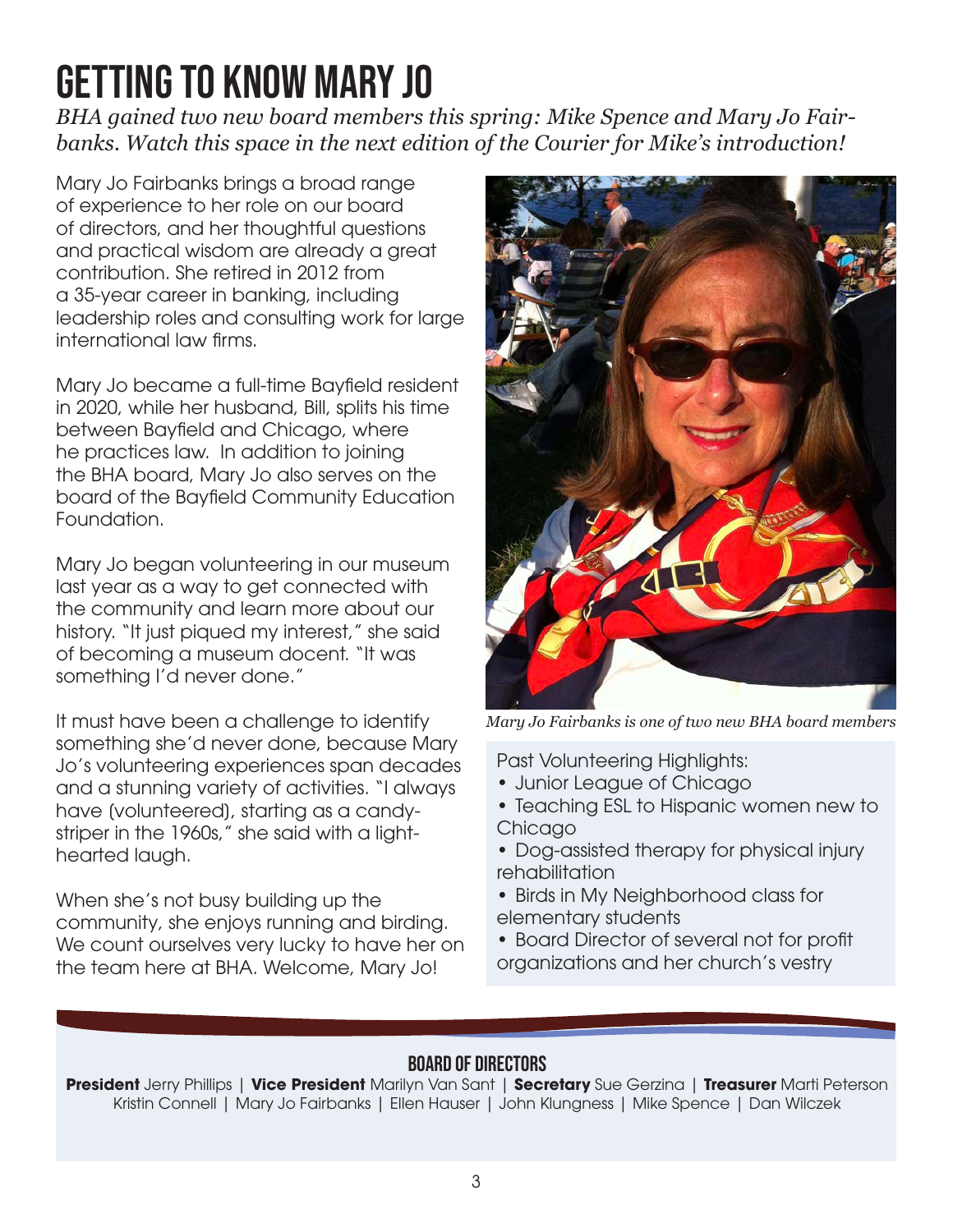### Meet Marisa

*Introducing Marisa Lee, BHA Executive Director. She joined us March 1, 2022. Here's a bit about her, in her own words:*



Hello, BHA friends and family! Many of you have already gotten to know me, in person or online - but recognizing that some folks are not local and not everyone "does" social media, I'd like to introduce myself one last time.

I am a lawyer, writer, and wildflower fanatic, with a background working in non-profit and educational settings. My volunteer work gets me into the great outdoors to enjoy the natural beauty of this place.

My husband, Lawrence, and I live on the "fruit loop" just outside Bayfield. We have two teenagers at home and two grown kids leading adventurous lives in Portland and Minneapolis.

Thank you so much to the Board of Directors, volunteers, and everyone who is a part of BHA in one way or another! You have all given me the warmest welcome and gone out of your way to set me up for success.

I absolutely adore this organization and am blown away by the quality of the exhibits, programs, and online presence developed by dedicated volunteers, talented partners, and my brilliant predecessor, Megan Boyle. I look forward to building on the successes of the past and helping BHA grow into the future.

# historic building lost to fire

On April 16, Bayfield lost one of its oldest buildings to fire. Originally known as the New Brunswick Hotel and located on the waterfront, it was later moved to the corner of Manypenny and South Broad Street. The building served different functions over the years. Most recently, it was home to fifteen of our neighbors. The outpouring of support in the wake of the fire speaks to the true spirit of Bayfield, yet we know from our past that recovery from such a loss is a long road. We'll walk it together.



*Left: A recent photo prior to the fire. Below: The old New Brunswick Hotel on the waterfront c. 1900 (BHA: 1980.4.113)*



# building blocks of america

Our most recent event in the John Matthew Black lecture series explored the historic brownstone quarries of the Bayfield area. It was presented by BHA board member Dan Wilczek and recorded by media consultant Tony Jeannette. That's right - whether you missed it or just want to see it again, Building Blocks of America is available on YouTube!



*The two figures standing at the top of this quarry give a sense of scale. Massive amounts of stone were cut and shipped during the relatively brief brownstone boom.*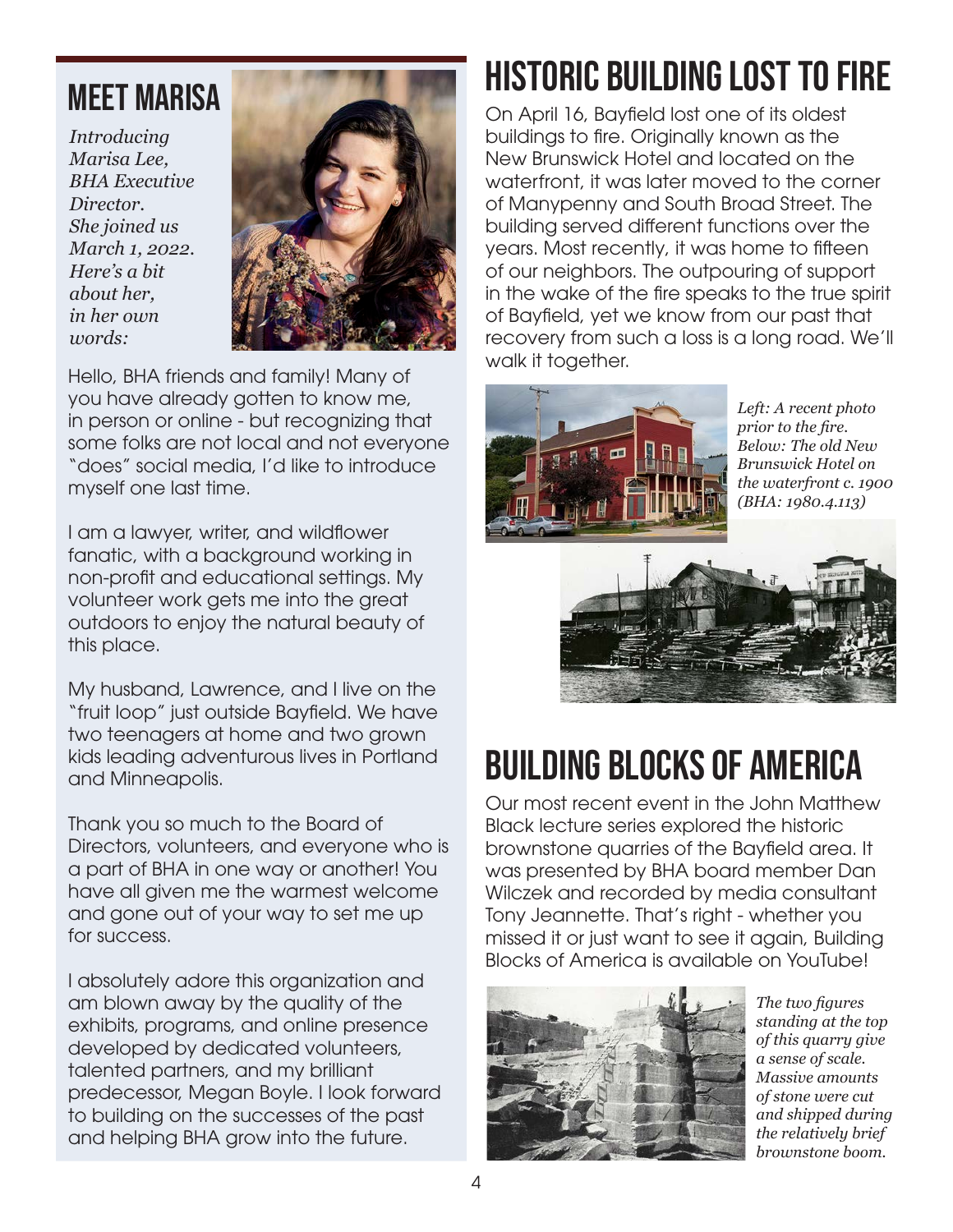### volunteer appreciation: a farewell and a call for Nominations!



*Bill Gover devoted many hours processing photographs into our collections and responding to inquiries from community members at our Pike Research Center. We need more volunteers to take up this important work!*

Bayfield Heritage Association loves all the amazing volunteers who keep this place running! It sure is hard to see them go when life calls them to their next adventure.

Bill Gover has been the heart of the Pike Research Center. In 2018, he received the Jerry & Mary Phillips Bayfield Award for Volunteerism. Bill and his wife, Barb, recently relocated to the Appleton, Wisconsin, area. The Govers will both be dearly missed.

Curious about getting involved? We have a range of volunteer opportunities, from onetime events to regular ongoing posts. Get in touch with Marisa Lee or come to our June 7 volunteer orientation to learn more!

The Jerry & Mary Phillips Bayfield Award for Volunteerism was established in 2014. The award recognizes those who have given their time and talents over an extended period, making a positive impact on the Bayfield community and inspiring others to service. It is administered through the Bayfield Heritage Association and is open to all non-profit volunteers in the immediate Bayfield area.

Past recipients include: Jerry & Mary Phillips (2014); Dr. John Telford & Shirley Bodin (2015); Don Albrecht (2016); Mary Hepner & Shirley Johnson (2017); Bill Gover (2018); Mary Rice (2019); Bayfield Community Essential Workers (2020); Nancy Bussey (2021).

To make a nomination, mail this form to BHA, 30 N Broad St, Bayfield, WI 54814, or email your nomination to bayfieldheritageED@gmail.com no later than June 15.

Name of nominee:

Nominee's Nonprofit, Volunteer and Community Activities:

Tell us why you believe this nominee deserves this award:

Your name & contact information (optional):